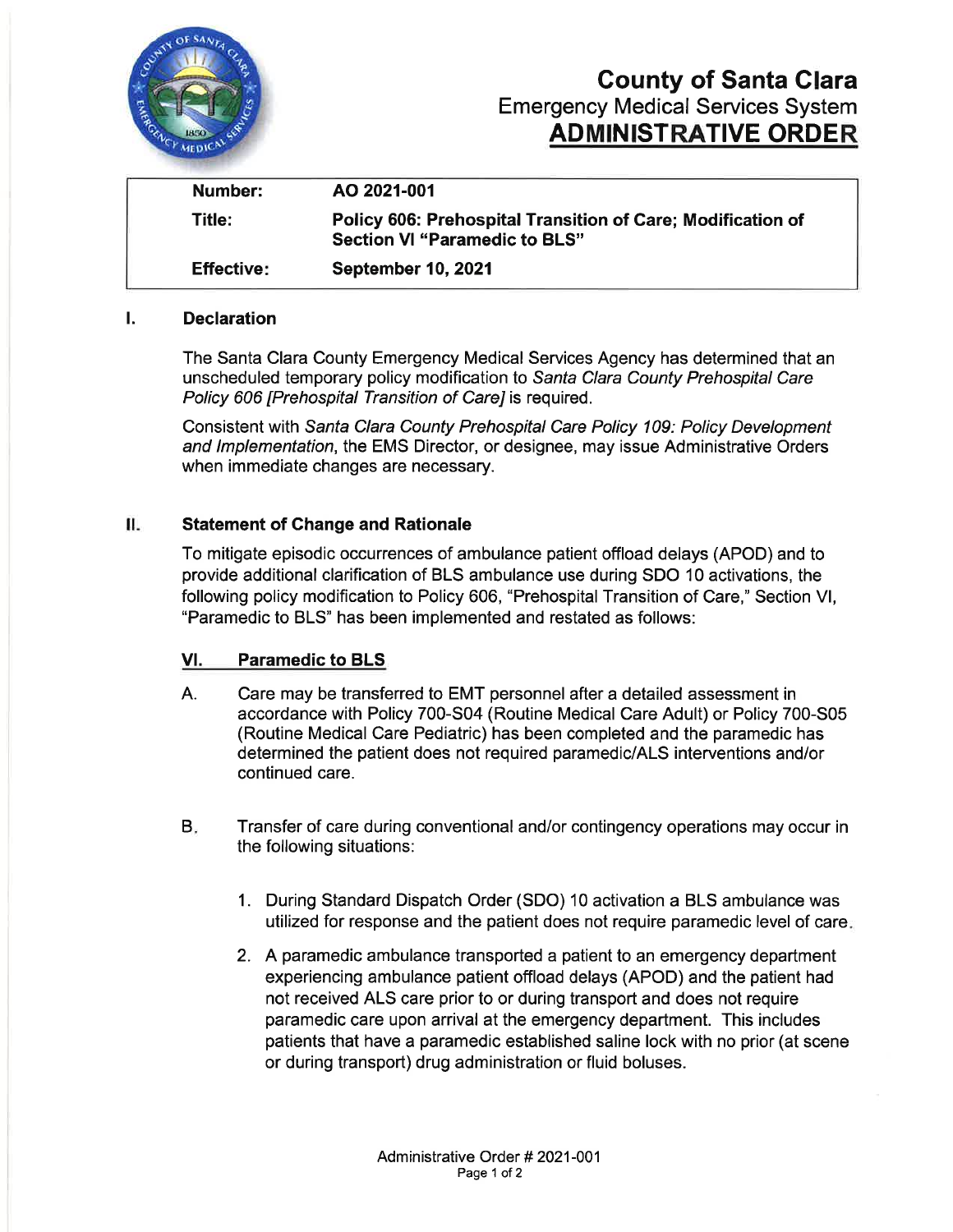- c. lf paramedic level interventions are performed, care may not be transferred to a BLS unit, except under the following crisis situation:
	- 1. ALS level patients may be transferred to EMT personnel during declared mass casualty incidents (MCls) and disaster situations.
- $D_{\infty}$ Each responding and/or transporting provider agency will complete an electronic patient care record in accordance with Policy #500 "Electronic Patient Care Record (ePCR) Documentation" standards.

#### **Execution** ill.

Administrative Order # 2021-001 is in effect as of September 10, 2021 . This Administrative Order will remain in effect for ninety (90) days and will expire on December 10. 2021. The entirety of Policy 606 is under review and a draft revision will be release for stakeholder review and comment in the near future.

Ken Miller, MD, PhD<br>
EMS Medical Director<br>
EMS Agenov Director<br>
EMS Agenov Director **EMS Agency Director** 

Please direct any questions to Ken Miller, MD, EMS Medical Director, by phone at 408.794.0615, or via email at kenneth.miller@ems.sccgov.org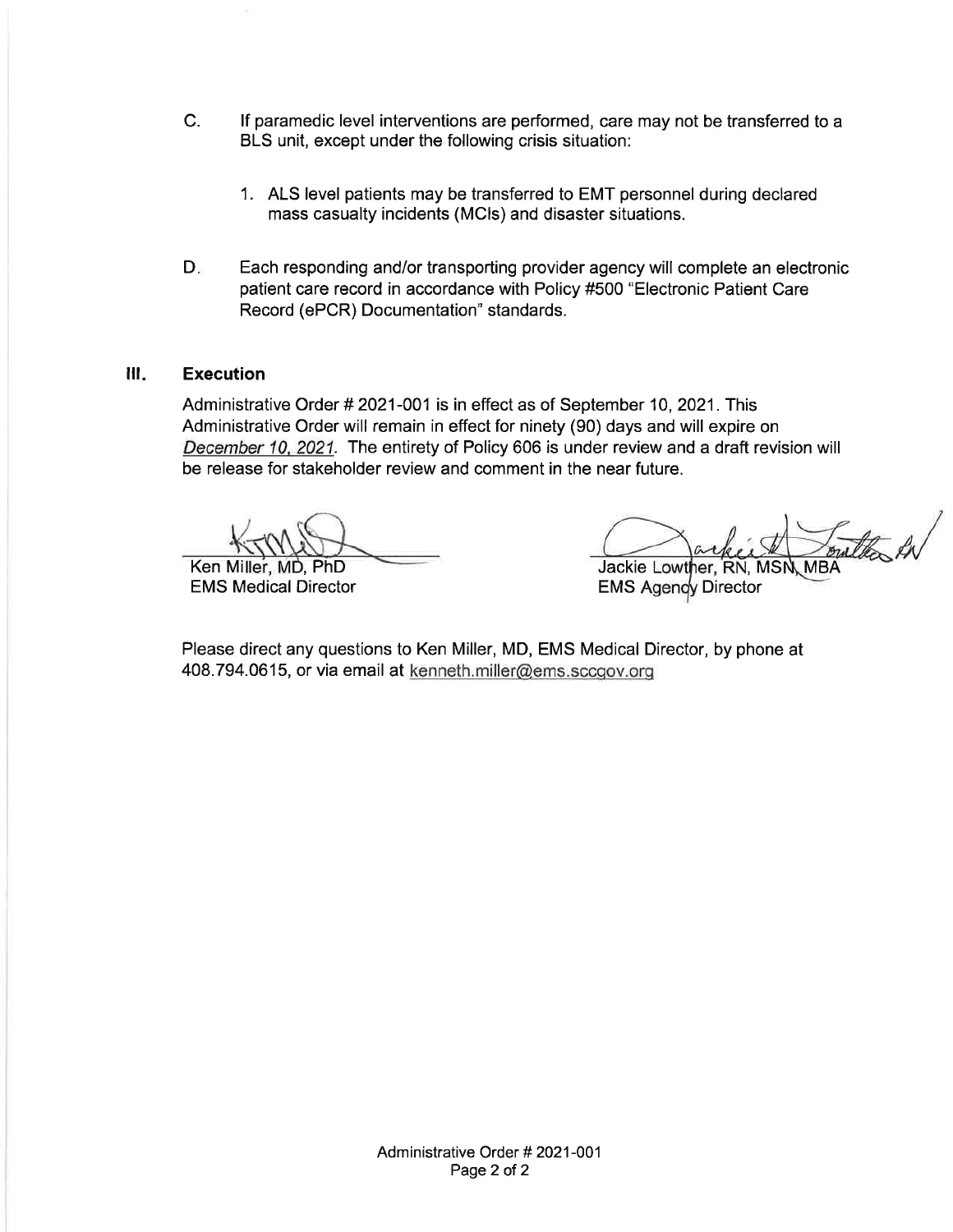

# **County of Santa Clara** Emergency Medical Services System

Policy #606: Prehospital Transition of Care

## **PREHOSPITAL TRANSITION OF CARE**

| <b>Effective:</b> | Feburary 12, 2015 |
|-------------------|-------------------|
| <b>Replaces:</b>  | January 22, 2007  |
| <b>Review:</b>    | November 12, 2018 |

### **Resources:**

None

#### **I. Purpose**

The purpose of this policy is to define the process of the transfer of care from one prehospital care provider to another and/or to hospital or other medical care facility personnel.

#### **II. Authority for Scene Management**

Authority for the management of the scene of an emergency shall be vested in the appropriate public safety agency having primary investigative authority. The scene of an emergency shall be managed in a manner designed to minimize the risk of death or health impairment to the patient and to other persons who may be exposed to the risks as a result of the emergency condition, and priority shall be placed upon the interests of those persons exposed to the more serious and immediate risks to life and health. Public safety officials shall consult emergency medical services personnel or other authoritative health care professionals at the scene in the determination of relevant risks.

#### **III. Authority for Patient Health Care Management**

Authority for patient health care management in an emergency shall be vested in that licensed or certified health care professional, which may include any paramedic or other prehospital emergency personnel, at the scene of the emergency who is most medically qualified specific to the provision of rendering emergency medical care. If no licensed or certified health care professional is available, the authority shall be vested in the most appropriate medically qualified representative of public safety agencies who may have responded to the scene of the emergency.

### **IV. Paramedic to Paramedic**

A. The first arriving paramedic provider shall direct medical treatment and retain control of medical care until such time as a transition of care to another paramedic can occur that will not negatively impact patient care.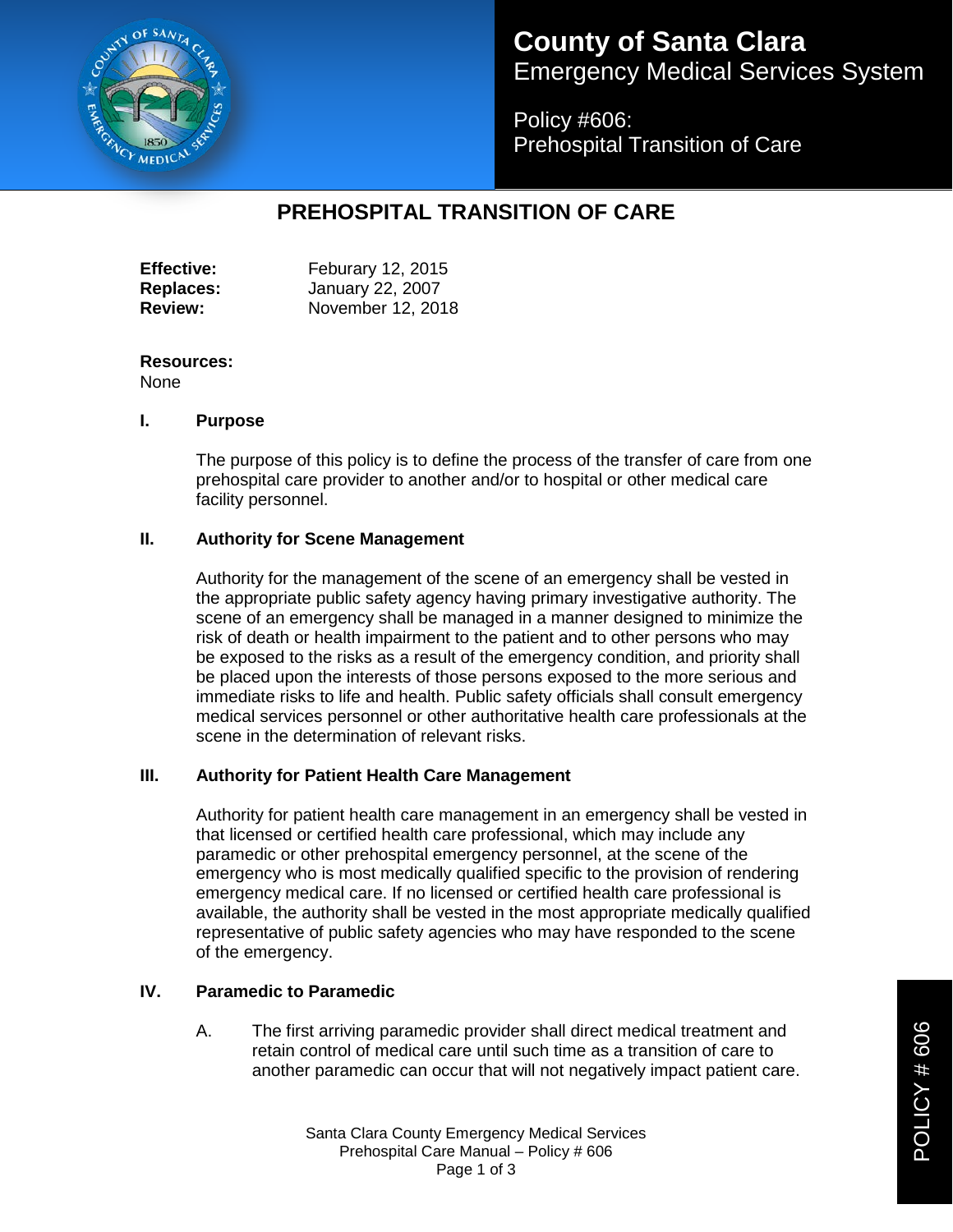- B. The first paramedic provider to arrive on the scene shall give a brief verbal report to any additional paramedics arriving on the scene. The first responder paramedic shall document the care they rendered and shall give the written documentation to the transport paramedics prior to departure from the scene.
- C. First responder and transport paramedics shall work cooperatively to provide care for the patient.
- D. There may be circumstances when, in the best interest of patient care or provider safety, a situation (i.e. load and go) may occur and there is insufficient time to allow the transfer of care from the first responder paramedic to the transporting paramedic. In those cases, the first responder paramedic shall retain medical control and transporting paramedic will work in cooperation with the other paramedic.
- E. After the transfer of patient care, treatment will be directed by the transporting paramedic in consultation with other providers.
- F. Any discussion of patient care between providers regarding the transfer of patient care shall take place in a private location and out of the way of patient and family members whenever possible.
- G. The first responder paramedic shall have the option to accompany the patient to the hospital at any time, regardless of the nature of the incident.
- H. If there are significant differences regarding the correct course of treatment between advanced life support (ALS) providers, those providers shall contact the Base Hospital for direction.

#### **V. Paramedic to ALS Flight Crew**

- A. Ground paramedics shall provide a verbal and written report (and in some cases a triage tag) to the arriving flight crew.
- B. Patient care may not be transferred to ALS flight crews until they are ready to accept care of the patient. This shall permit the flight crew to prepare for lift-off and begin any additional interventions.
- C. The ground paramedic shall provide a destination for the air ambulance and then provide a patient report to the receiving hospital.
- D. The ALS flight crew shall provide a report to the hospital staff upon arrival.

#### **VI. Paramedic to BLS**

A. Care may be transferred to basic life support (BLS) personnel after a detailed paramedic assessment has been completed as appropriate and permitted.

> Santa Clara County Emergency Medical Services Prehospital Care Manual – Policy # 606 Page 2 of 3